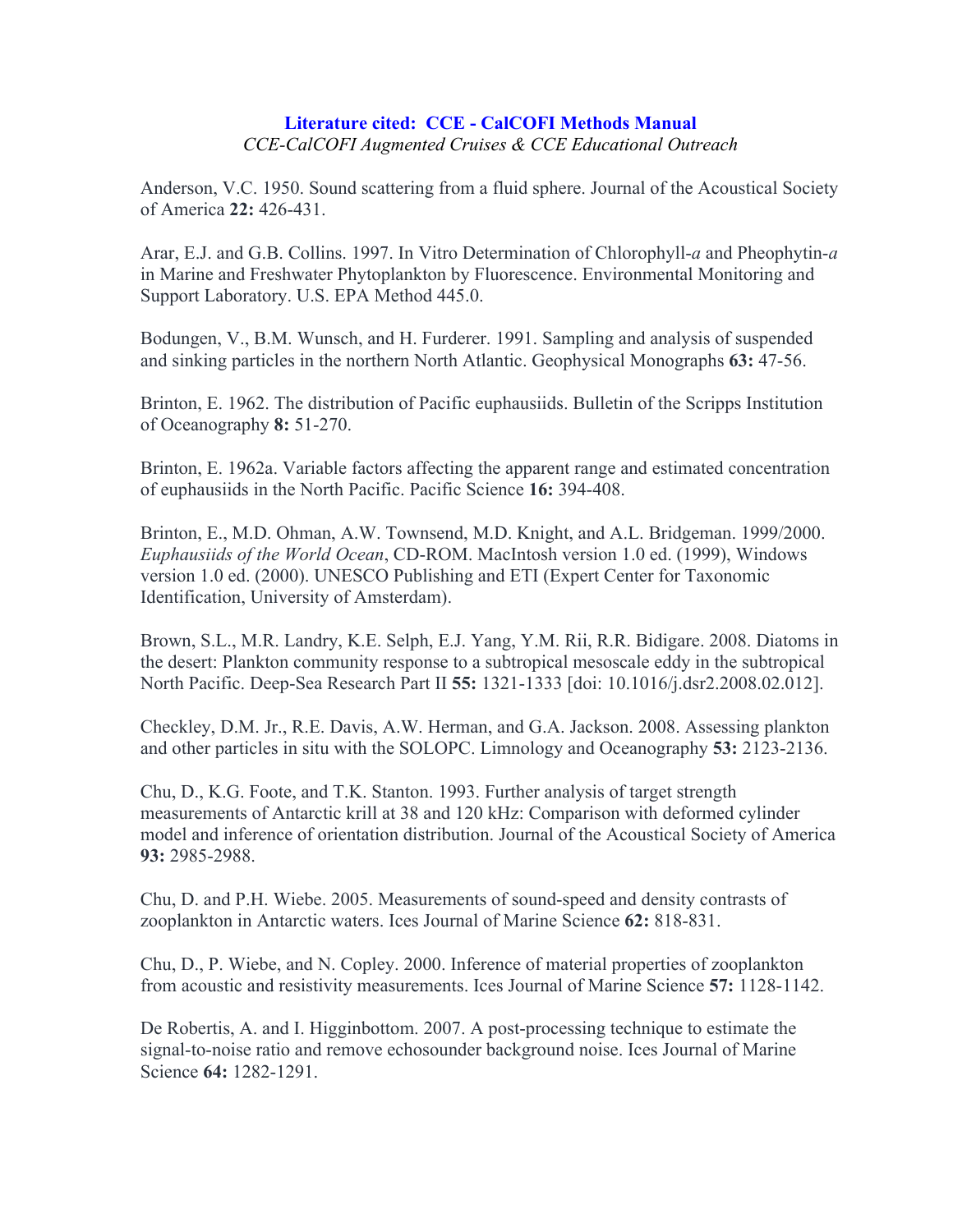Demer, D.A. 2004. An estimate of error for the CCAMLR 2000 survey estimate of krill biomass. Deep-Sea Research Part II **51:** 1237-1251.

Demer, D.A., and L.V. Martin. 1995. Zooplankton target strength - volumetric or areal dependence. Journal of the Acoustical Society of America **98:** 1111-1118.

Foote, K.G. 1987. Fish target strengths for use in echo integrator surveys. Journal of the Acoustical Society of America **82:** 981-987.

Foote, K.G., H.P. Knudsen, G. Vestnes, D.N. MacLennan, and E.J. Simmonds. 1987. Calibration of acoustic instruments for fish density estimation: A practical guide. 69 pgs.

Garrison, D.L., M.M. Gowing, M.P. Hughes, L. Campbell, D.A. Caron, M.R. Dennet, A. Shalapyonok, R.J. Olson, M.R. Landry, S.L. Brown, H. Liu, F. Azam, G.F. Steward, H.W. Ducklow, and D.C. Smith. 2000. Microbial food web structure in the Arabian Sea: a US JGOFS study. Deep-Sea Research Part II **47:** 1387-1422.

General Oceanics Digital Flowmeter Mechanical and Electronic Operators Manual http://cce.lternet.edu/docs/data/methods/M2-1314e%20Mechanical%20flowmeter.pdf

Gordon Jr., D.C. 1969. Examination of methods of particulate organic carbon analysis. Deep-Sea Research **16:** 661-665.

Gordon, L.I., J.C. Jennigs, A.A. Ross, and J.M. Krest. 1993. A Suggested Protocol for Continuous Flow Automated Analysis of Seawater Nutrients (Phosphate, Nitrate, Nitrite and Silicic Acid) in the WOCE Hydrographic Program and the Joint Global Ocean Fluxes Study. WOCE Hydrographic Program Office, Methods Manual WHPO 91-1.

Gorsky, G., M.D. Ohman, M. Picheral, S. Gasparini, L. Stemmann, J.B. Romagnan, A. Cawood, S. Pesant, and C. Garcia-Comas. 2010. Digital Zooplankton image analysis using the ZooScan integrated system. Journal of Plankton Research **32:** 285-303.

Heinemann, D. 1981. A rangefinder for pelagic bird censusing. Journal of Wildlife Management **45:** 489-493.

Herbland, A., A. Le Bouteiller, and P. Raimbault. 1985. Size structure of phytoplankton biomass in the equatorial Atlantic Ocean. Deep-Sea Research **32:** 819-836.

Herman, A.W., B. Beanlands, and E.F. Phillips. 2004. The next generation of Optical Plankton Counter: the Laser-OPC. Journal of Plankton Research **26:** 1135-1145 [doi:10.1093/plankt/fbh095].

Holliday, D.V. 1977. Extracting bio-physical information from the acoustic signatures of marine organisms. *In* Ocean Sound Scattering Prediction. N.R. Anderson and B.J. Zahuranec (Eds.) Marine Science Series **5:** 619-624. Plenum Press, New York, NY.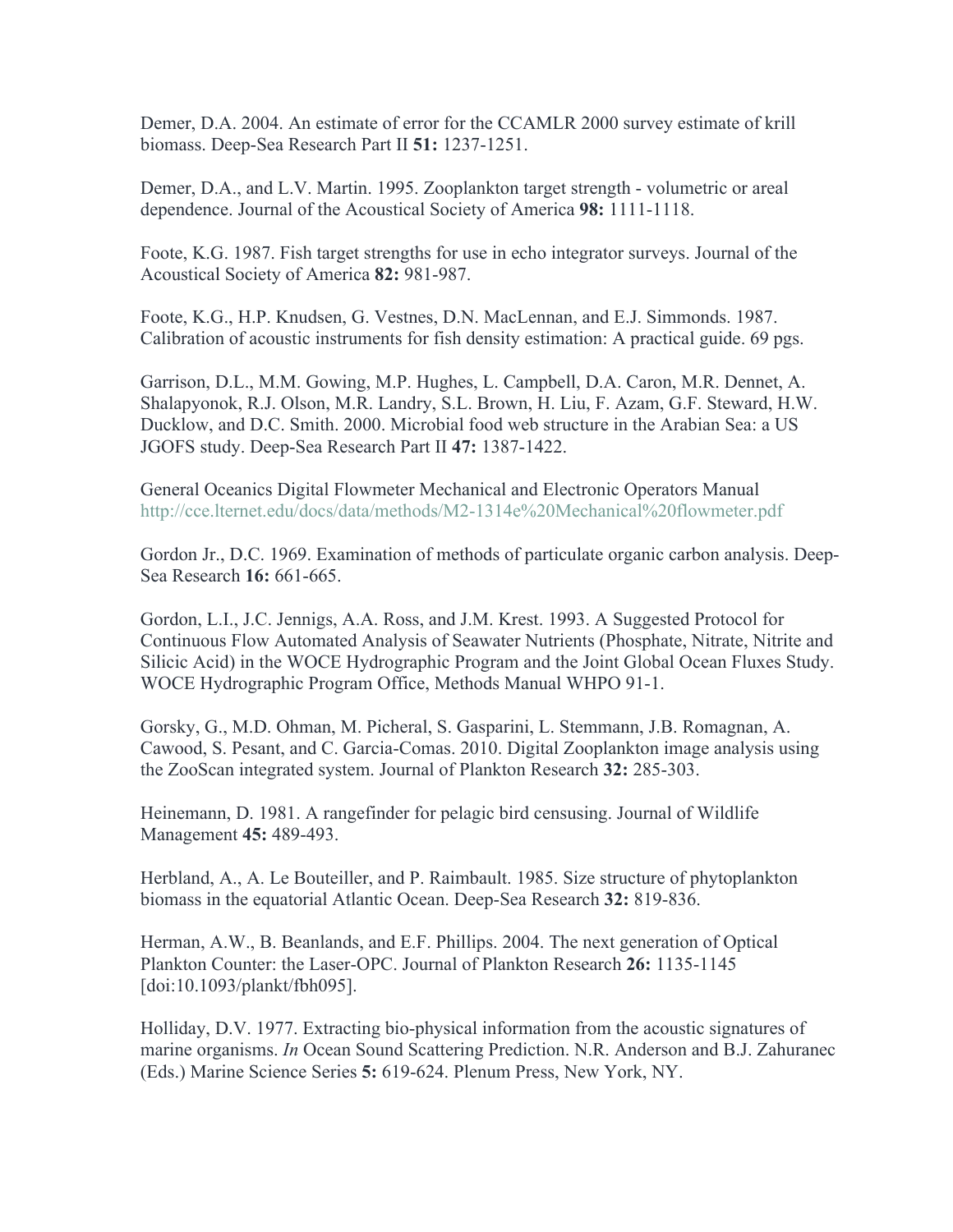Holliday, D.V. and R.E. Pieper. 1995. Bioacoustical oceanography at high frequencies. Ices Journal of Marine Science **52:** 279-296.

Horne, J.K. 2000. Acoustic approaches to remote species identification: a review. Fisheries Oceanography **9:** 356-371.

Hosmer Jr., D.W. and S. Lemeshow. 2000. Applied Logistic Regression,  $2^{nd}$  Edition. Wiley, New York, NY.

Isaacs, J.D., A. Fleminger, and J.K. Miller. 1969. Distributional Atlas of zooplankton biomass in the California Current Region: Spring and Fall 1955-1959. CalCOFI Reports **10:** 1-252.

Jackson, G.A., R. Maffione, D.K. Costello, A.L. Alldredge, B.E. Logan, and H.G. Dam. 1997. Particle size spectra between 1 micron and 1 cm at Monterey Bay determined using multiple instruments. Deep-Sea Research Part I **44:** 1739-1767.

Jeffrey, S.W. and G.F. Humphrey. 1975. New Spectrophotometric equations for determining chlorophylls a, b, c1 and c2 in higher plants, algae, and natural phytoplankton. Biochemie und Physiologie der Pflanzen **167:** 191-194.

Johnson, K.S. and L.J. Coletti. 2002. In situ ultraviolet spectrophotometry for high resolution and long-term monitoring of nitrate, bromide and bisulfide in the ocean. Deep Sea Research Part I **49:** 1291-1305.

Kramer, D., M.J. Kalin, E.G. Stevens, J.R. Thrailkill, and J.K. Zweifel. 1972. Collecting and processing data on fish eggs and larvae in the California Current region. U.S. Dept. of Commerce, NOAA Technical Report, NMFS Circ-370, pp. iii-iv, 1-38. http://swfsc.noaa.gov/publications/CR/1972/7213.PDF

Lavaniegos, B.E. and M.D. Ohman. 2003. Long term changes in pelagic tunicates of the California Current. Deep-Sea Research Part II **50:** 2493-2518.

Lavaniegos, B.E. and M.D. Ohman. 2007. Coherence of long-term variations of zooplankton in two sectors of the California Current System. Progress in Oceanography **75:** 42-69.

Lavery, A.C., T.K. Stanton, D.E. McGehee, and D.Z. Chu. 2002. Three-dimensional modeling of acoustic backscattering from fluid-like zooplankton. Journal of the Acoustical Society of America **111:** 1197-1210.

Li, W.K.W. 1986. Experiment approaches to field measurements: methods and interpretation. Canadian Bulletin of Fisheries and Aquatic Sciences **214:** 251-286.

Madureira, L.S.P., I. Everson, and E.J. Murphy. 1993. Interpretation of acoustic data at 2 frequencies to discriminate between Antarctic krill (*Euphausia superba* Dana) and other scatterers. Journal of Plankton Research **15:** 787-802.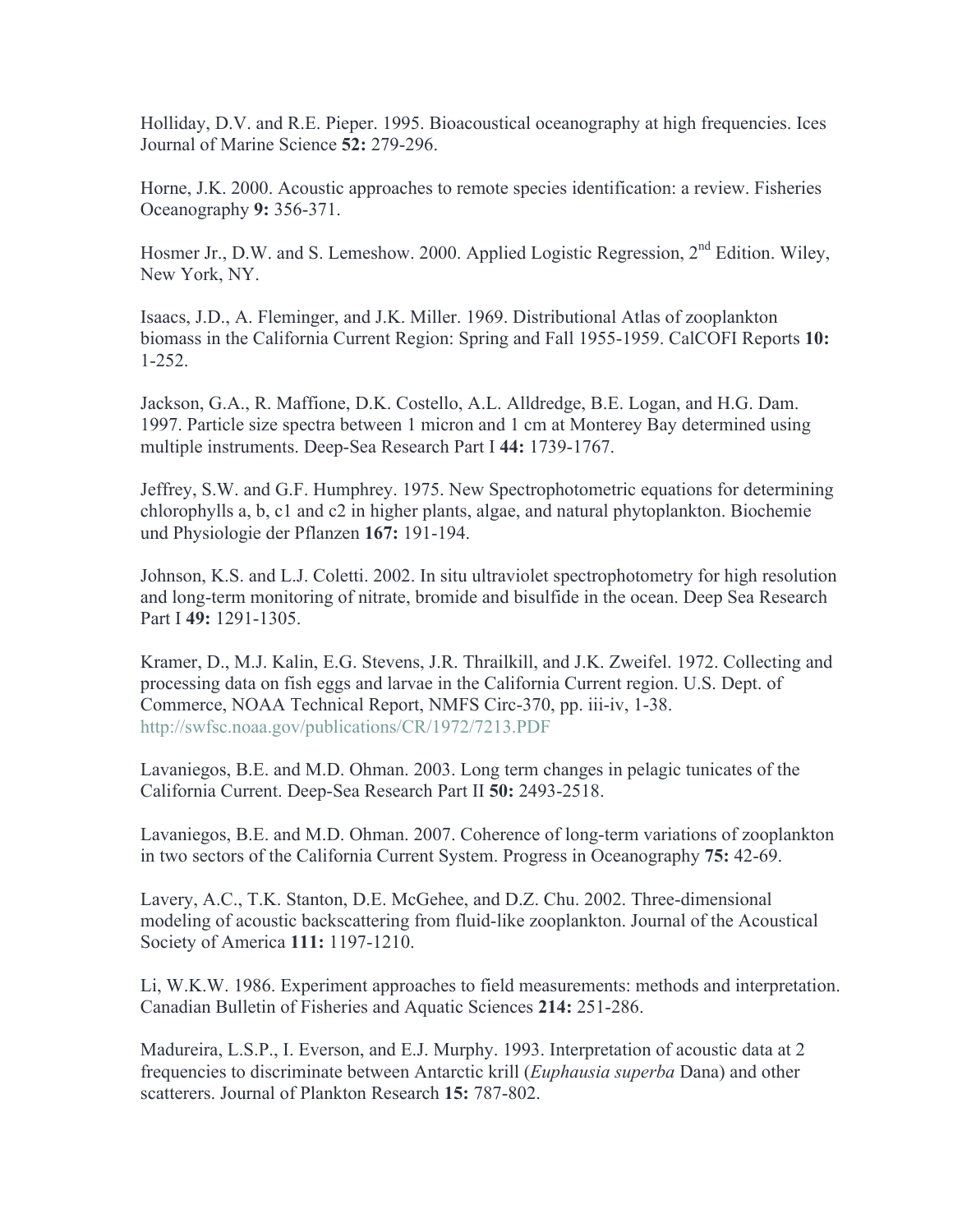Maillet, G. and G. MacIntyre. 2009. Real-Time Monitoring of Nitrate with the Satlantic-ISUS Sensor. Online at: http://www.meds-sdmm.dfo-mpo.gc.ca/isdm-gdsi/azmppmza/documents/docs/bulletin\_6\_10.pdf

Menden-Deuer, S. and E.J. Lessard. 2000. Carbon to volume relationships for dinoflagellates, diatoms, and other protist plankton. Limnology and Oceanography **45:** 569-679.

Miyashita, K, I. Aoki, K. Seno, K. Taki, and T. Ogishima. 1997. Acoustic identification of isada krill, *Euphausia pacifica* Hansen, off the Sanriku coast, north-eastern Japan. Fisheries Oceanography **6:** 266-271.

Monger, B.C. and M.R. Landry. 1993. Flow cytometric analysis of marine bacteria with Hoechst 33342. Applied Environmental Microbiology **59:** 905-911.

Ohman, M.D. and P.E. Smith. 1995. A comparison of zooplankton sampling methods in the CalCOFI time series. CalCOFI Report **36:** 153-158.

Ohman, M.D., B.E. Lavaniegos, and A.W. Townsend. 2009. Multi-decadal variations in calcareous holozooplankton in the California Current System: Thecosome pteropods, heteropods, and foraminifera. Geophysical Research Letters **36:** L18608 [doi: 10.1029/2009GL039901].

Oozeki, Y., F.X. Hu, H. Kubota, H. Sugisaki, and R. Kimura. 2004. Newly designed quantitative frame trawl for sampling larval and juvenile pelagic fish. Fisheries Science 7**0:** 223-232.

Plankton Identifier Website (download Plankton Identifier software, Tanagra software, Plankton Identifier manual): http://www.obs-vlfr.fr/~gaspari/Plankton Identifier/

Rebstock, G.A. 2001. Long-term changes in the species composition of calanoid copepods off Southern California. Ph.D. thesis, University of California, San Diego.

Satlantic Incorporated. 2005. MBARI-ISUS V2 Operation Manual, Document Number: SAT-DN-272, Revision G.1, August 2006.

Sharp, J.H. 1974. Improved analysis for "particulate" organic carbon and nitrogen from seawater. Limnology and Oceanography **19:** 984-989.

Sherr, E.B. and B.F. Sherr. 1993. Preservation and storage of samples for enumeration of heterotrophic protists. *In* Handbook of Methods in Aquatic Microbial Ecology. P.F. Kemp, J.J. Cole, B.F. Sherr, and E.B. Sherr (Eds.) pp. 207-212, CRC Press Boca Raton, Florida.

Simmonds, J. and D. MacLennan. 2005. Fisheries Acoustics: Theory and Practice, 2<sup>nd</sup> edition, Blackwell Publishing, Oxford.

SIO Shore Station (Online at http://shorestation.ucsd.edu/index.html)